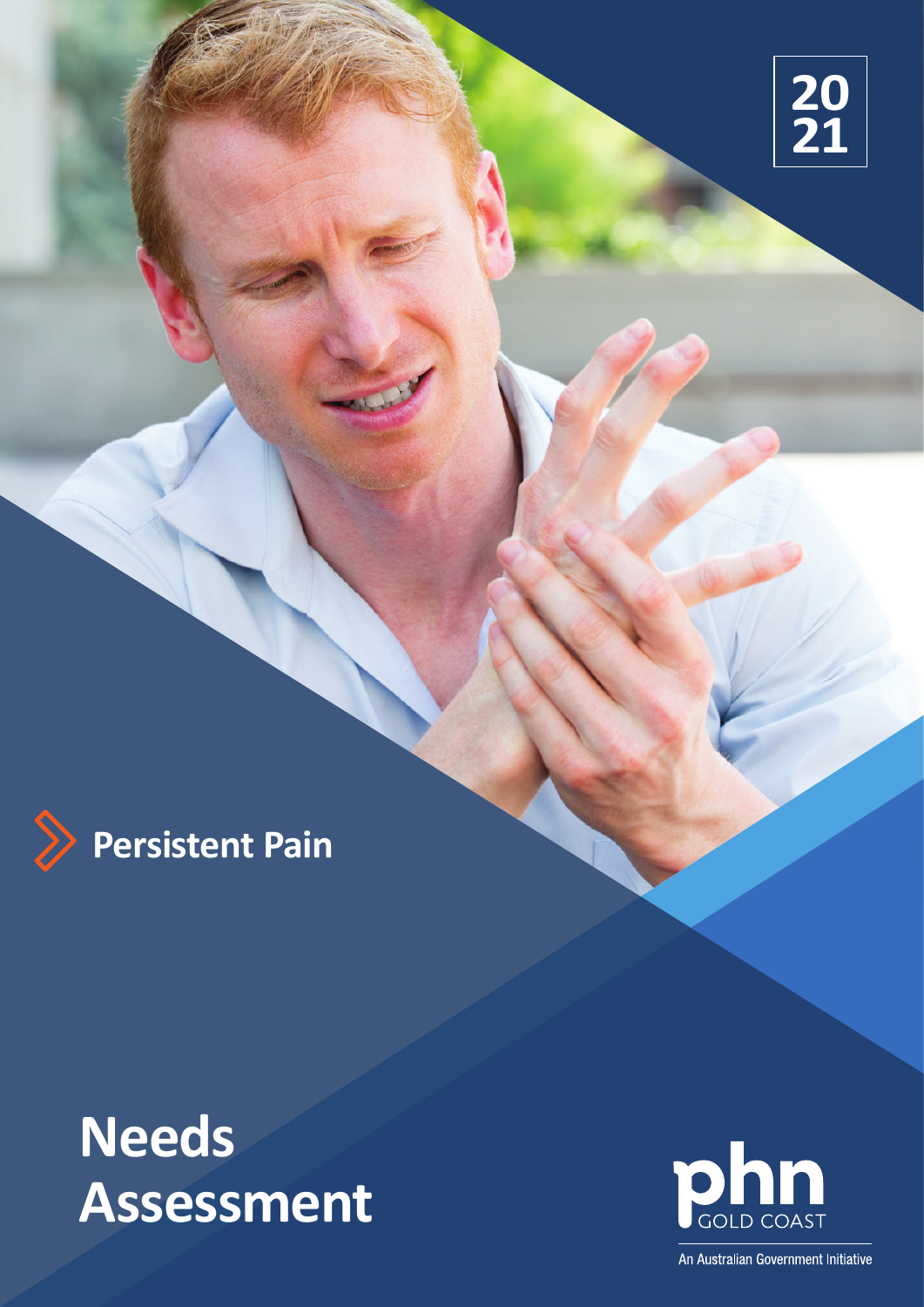## **Persistent Pain**

### Local health needs and service issues

- High rates of musculoskeletal conditions in Southport, Coolangatta, Ormeau-Oxenford, and Gold Coast-North.
- Pain management frequently focusses on medication.
- High levels of opioid dispensing across Gold Coast Primary Health Network region, particularly in Southport.
- Limited awareness and support for prevention and self-management of persistent pain.
- Suboptimal focus on multidisciplinary and coordinated care.
- Concerns for potentially ineffective and unnecessary treatments for persistent pain.

### Key findings

- Gold Coast Primary Health Network (GCPHN) region's rate of people with musculoskeletal system diseases is slightly below the national rate.
- Close to one third of GCPHN region population with a musculoskeletal condition had a management plan in the last year with their general practitioner (GP).
- Rate of Pharmaceutical Benefits Scheme prescriptions dispensed for opioid medicines is above the national rate on the GCPHN region and has been increasing in recent years.
- People aged 30 to 39 and 40 to 49 are presenting to Gold Coast Emergency Department (ED) the most for low back pain among all age cohorts.
- GCPHN region's rate for MBS-funded services for CT imaging of the lumbar spine above the national and Queensland rate.

### Persistent Pain

Persistent pain is pain that lasts beyond normal healing time after injury or illness—generally three to six months. It is a common and complex condition, and the pain experienced can be anything from mild to severe. The defining characteristic of chronic pain is that it is ongoing and experienced on most days of the week.

While prevalence data on persistent pain at a regional level is limited, it was estimated that around one in five Australians aged 45 years and over reported having persistent pain. Persistent pain is often linked to chronic musculoskeletal conditions, which have a slightly lower prevalence in the GCPHN region compared to national rates. However, an ageing population combined with predictions that the prevalence of musculoskeletal conditions will rise in Australia over the next few decades means that there is likely to be increasing cases of persistent pain in the GCPHN region.

Persistent pain has a large effect on a persons' life and on the Australian economy more broadly. The financial cost of persistent pain in 2018 was an estimated \$73.2 billion<sup>1</sup>. This included:

- \$48.3 billion (66 per cent) for productivity costs, reflecting the impact on a person's ability to work, work performance and employment outcomes.
- \$12.2 billion (17 per cent) for direct health system costs (where known cause and unknown cause of chronic pain estimates are the same).

<sup>1</sup> Painaustralia 2019c. The cost of pain in Australia. Canberra: Deloitte Access Economics. 2019.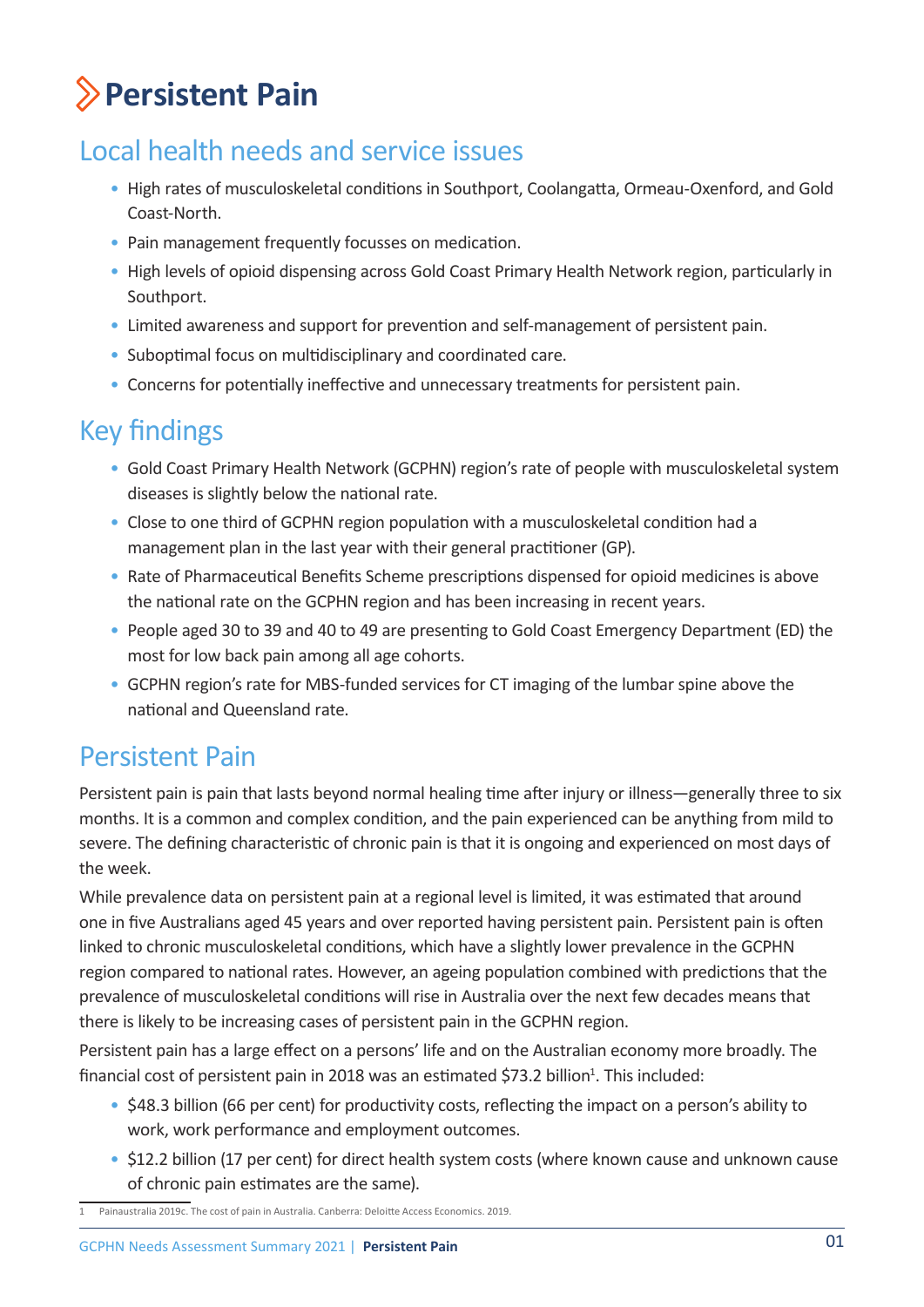There are increasing concerns about the trend in prescribing opioid medications, dependency, and addiction issues and possible long-term adverse effects. Rates of opioid medication prescriptions in the GCPHN region are slightly higher than the national average.

Recommended treatment for persistent pain promotes self-management and involves an integrated multidisciplinary approach. There are several specialist pain clinics and a range of primary care providers in the GCPHN region, but consultation indicates issues exist with service access and coordination.

An initiative delivered by GCPHN found that an integrated self-management model of care can lead to improved perceptions on pain, health service access, safe and effective medication use, ability to perform everyday activities and coping, as well as a reduction in hospitalisations.

### Prevalence

Measuring how many people have chronic pain in Australia is difficult<sup>2</sup>. Pain is a subjective experience, and the few national data sources that include measures of chronic pain use different definitions.

In 2016, it was estimated that around one in five Australians aged 45 years and over reported having persistent pain<sup>3</sup>. Persistent pain increased with increasing age, to almost one in four adults (24 per cent) aged 85 and over. If this rate were to remain stable today, a crude estimate would be that 51, residents of the GCPHN region aged 45 and over have reported having persistent pain based on 2016 census population.

According to the Bettering the Evaluation and Care of Health (BEACH) study, more people are seeing GPs for persistent pain. Between 2006-2007 and 2015-2016, the rate of GP visits for chronic back pain or unspecified chronic pain were managed during the visit increased 67 per cent, representing about 400,000 more encounters for both conditions<sup>4</sup>.

There are many conditions that cause persistent pain, with most being chronic musculoskeletal conditions such as osteoarthritis, back and neck pain, osteoporosis, and fibromyalgia. In Australia, the burden of disease attributed to musculoskeletal conditions is ranked second amongst all chronic health conditions in terms of years of healthy life lost due to disability. Modelling conducted by Arthritis and Osteoporosis Victoria<sup>5</sup> in 2013, predicated the prevalence of arthritis and other musculoskeletal conditions in Australia:

- As Australia's population ages over the next two decades, the prevalence of musculoskeletal conditions will rise significantly.
- By 2032, it is projected that the number of cases of arthritis and other musculoskeletal conditions will increase by 43 per cent to 8.7 million, affecting 30.2 per cent of the population.
- The number of people with osteoarthritis and osteoporosis is projected to increase the fastest (58 per cent and 50 per cent growth respectively), however back problems will remain the most prevalent condition.
- The age group with the most cases of arthritis and other musculoskeletal conditions is currently 55-64 years, however this will change to the 75+ age group by 2032.

<sup>2</sup> Pain Australia 2019b. National Pain Strategy. Canberra: Pain Australia. Viewed 25 November 2019.

<sup>3</sup> ABS 2017. Survey of Health Care, Australia 2016. ABS cat. No. 4343.0. Canberra: ABS. Findings based on AIHW analysis of ABS microdata.

<sup>4</sup> Britt H, et al. (2016) A decade of Australian general practice activity 2006–07 to 2015–16. General practice series no. 41.

<sup>5</sup> Arthritis and Osteoporosis Victoria (2013). A problem worth solving.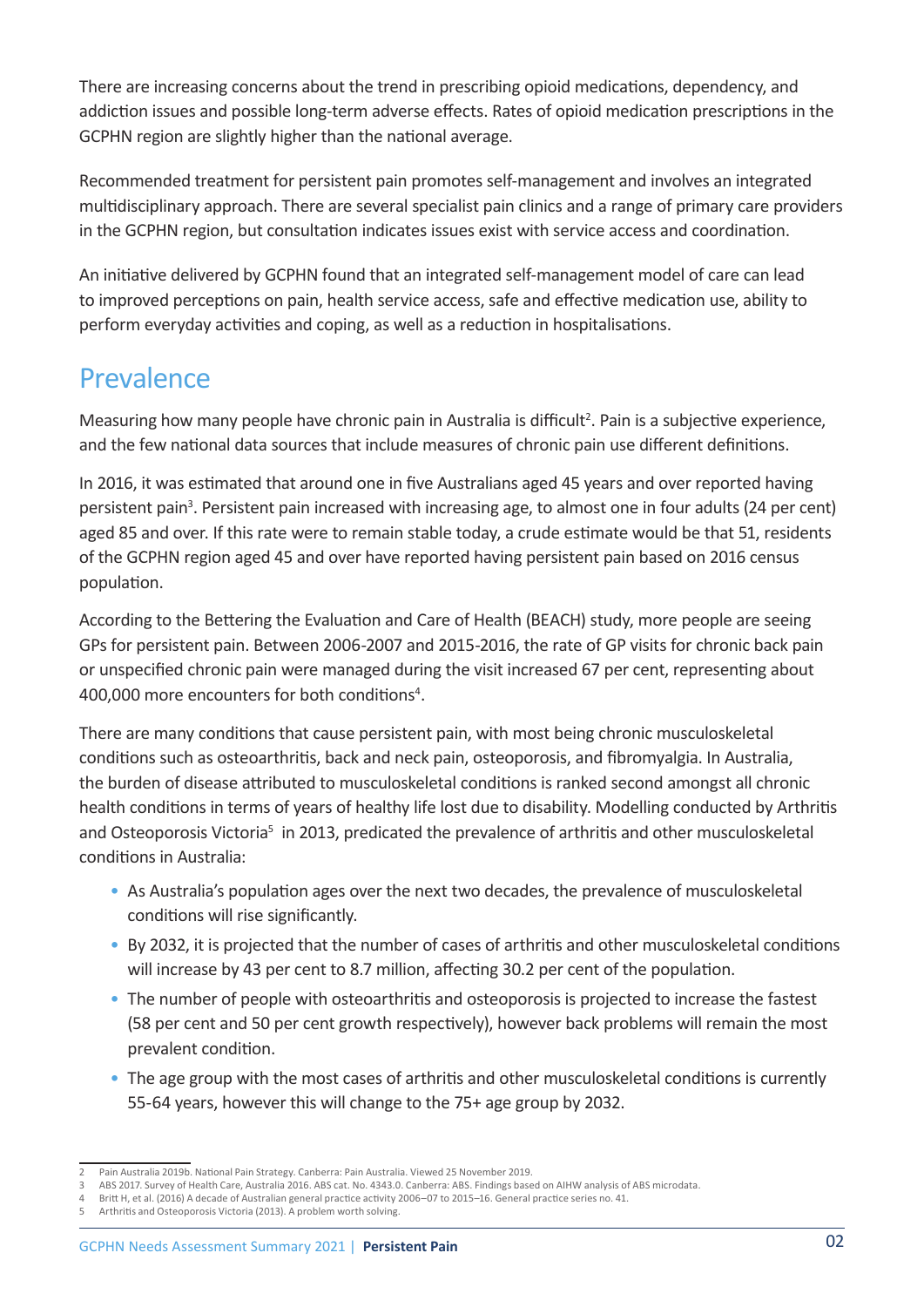#### **Musculoskeletal conditions**

In 2014-2015, 166,059 adult residents in the GCPHN region were living with a musculoskeletal condition at a rate of 29.1 per 100 people, slightly lower than the national rate of 29.9. A regional breakdown of the number and rate of people living with musculoskeletal condition can be seen in table 1.

| <b>Region</b>                | <b>Number</b> | Age-standardised rate per 100<br>people |
|------------------------------|---------------|-----------------------------------------|
| <b>Gold Coast</b>            | 166,059       | 29.1                                    |
| National                     | 6,858,779     | 29.9                                    |
| Broadbeach-Burleigh          | 19,542        | 28.4                                    |
| Coolangatta                  | 17,306        | 29.6                                    |
| <b>Gold Coast-North</b>      | 21,655        | 29.5                                    |
| <b>Gold Coast Hinterland</b> | 5,847         | 28.2                                    |
| Mudgeeraba-Tallebudgera      | 9,537         | 29.4                                    |
| Nerang                       | 19,378        | 29.4                                    |
| Ormeau-Oxenford              | 29,715        | 29.6                                    |
| Robina                       | 14,332        | 29.3                                    |
| Southport                    | 16,718        | 29.9                                    |
| <b>Surfers Paradise</b>      | 12,029        | 28.2                                    |

#### *Table 1. Estimated number of people with musculoskeletal system diseases, 2014-2015.*

Source: Public Health Information Development Unit (PHIDU), Torrens University. Social Health Atlas of Australia: Primary Health Networks (online). Extracted 17-07-19.

Of the 166,059 residents in the GCPHN region living with a musculoskeletal condition, 72,906 or about 44 per cent of cases have a form of arthritis. Due to the complex nature of persistent pain, it is often unclear whether persistent pain is the cause or the result of socioeconomic disadvantage. In the GCPHN region, there is a relatively older age profile compared to the national average, which could indicate that levels of persistent pain could increase in the GCPHN region in the coming years.

Persistent pain has a significant negative effect on quality of life and contributes to wide economic costs. Financial modelling conducted in 2007 estimated that the total cost of persistent pain was \$10,846 per person with chronic pain. It is reasonable to assume these costs have increased over the last decade due to the increase in the average age of the population. Around 20 per cent of costs impact the health system, including inpatient or outpatient hospital services, primary care, pharmaceuticals, and residential aged care<sup>6</sup>.

Over half of the cost of chronic pain is borne by individuals and their families and friends, with loss of productivity being a significant contributory factor. Over 90 per cent of people with severe pain report some level of interference with the ability to work in both paid employment and housework.

MBF Foundation (2007) the high price of pain: the economic impact of persistent pain in Australia. Report conducted by Access Economics in collaboration with the Pain Management Research Institute - The University of Sydney/Royal North Shore Hospital.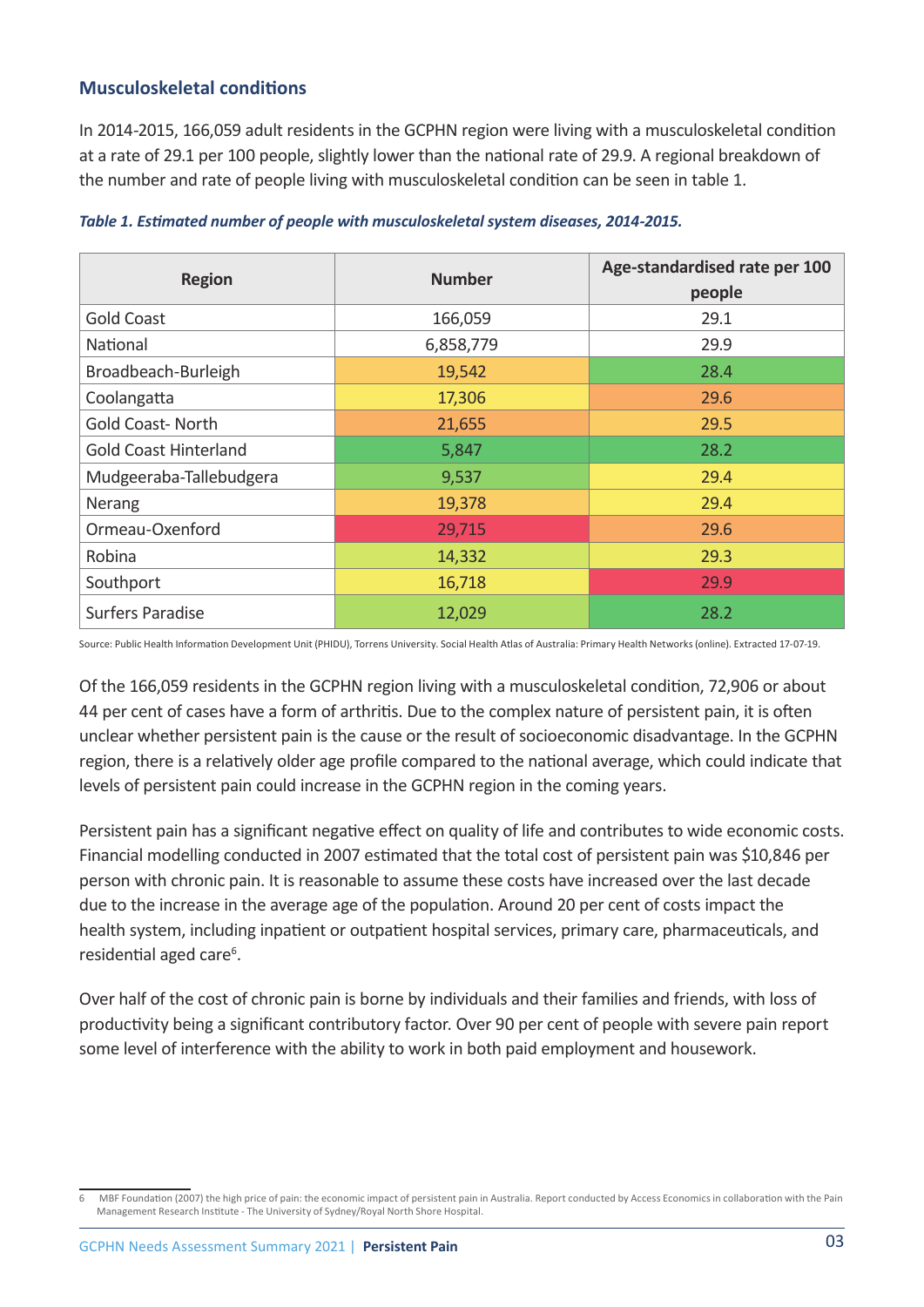Rates of paid employment for people with arthritis and other musculoskeletal conditions are 3.5 per cent lower than the general population. Back pain and arthritis are the most common causes for people aged 45-64 years to leave the workforce, accounting for around 40 per cent of forced retirements<sup>7</sup>.

Persistent pain has been shown to lead to depression, anxiety spectrum disorders and suicide. The nature of persistent pain means that it can restrict self-management, particularly a person's capacity to manage their weight through physical activity. This can lead to comorbidities such as type 2 diabetes and cardiovascular problems. Older people experiencing persistent pain with comorbidities are likely to be taking multiple medications, which places them at a greater risk of an adverse drug event<sup>8</sup>.

#### **Musculoskeletal conditions – local data**

Analysing data extracted from GCPHN's PATCAT system $9$  as of March 2021 $^{10}$ , of the 566,828 active patients (three visits in the past two years) 16 per cent (n=88,098) had coded musculoskeletal condition. Of the 88,098 patients, 42 per cent were males while 58 per cent were females. People aged 60 to 79 made up 53 per cent of all people in the GCPHN region with a coded musculoskeletal condition. Table 2 breakdowns the different types of musculoskeletal conditions include inflammatory arthritis, bone disease, osteoporosis, and osteoarthritis of all active patients.

#### *Table 2. Active population with coded musculoskeletal condition as of March 2021.*

|                                                       | <b>Number</b> | Rate |
|-------------------------------------------------------|---------------|------|
| Active population                                     | 566,828       |      |
| Active population with a coded musculoskeletal        |               |      |
| condition                                             | 88,098        | 16%  |
| Active population with a coded Inflammatory arthritis | 11,454        | 13%  |
| Active population with a coded musculoskeletal other  | 20,216        | 23%  |
| Active population with a coded bone disease           | 68,759        | 78%  |
| Active population with a coded osteoporosis           | 29,283        | 33%  |
| Active population with a coded osteoarthritis         | 50,615        | 57%  |

*Source. Gold Coast Primary Health Network PATCAT tool, Includes active patients with a coded diagnosis of at least one, inflammatory arthritis, musculoskeletal other, bone disease, osteoporosis and/or osteoarthritis.*

#### **Musculoskeletal conditions - Risk factors**

There are several risk factors associated with the onset and management of chronic musculoskeletal conditions that cause persistent pain. These include age, obesity, physical inactivity, smoking and comorbidities such as cardiovascular disease and mental health conditions. Persistent pain is also more likely to be experienced by people in low socioeconomic groups.

Based on GCPHN's PATCAT System, Table 3 highlights risk factors for musculoskeletal condition as of March 2021 among general practices in the GCPHN region. Please note, not all risk factors are recorded in general practices medical software.

<sup>7</sup> Schofield et al. (2012) Quantifying the productivity impacts of poor health and health interventions, Health Economics, University of Sydney.

<sup>8</sup> National Health Survey. Australian Bureau of Statistics, 2017-2018.

<sup>9</sup> PAT CAT is a web-based interface that aggregates de-identified General Practice data for population health management and research programs.

<sup>10</sup> Disclaimer: While there are limitations to general practice data in PATCAT (PenCS – data aggregation tool), the data is still able to provide valuable insights into population cohorts that access primary care in the GCPHN region. Adjusted figures are used for total patient population to reduce the duplication of patient data as patients can visit multiple practices.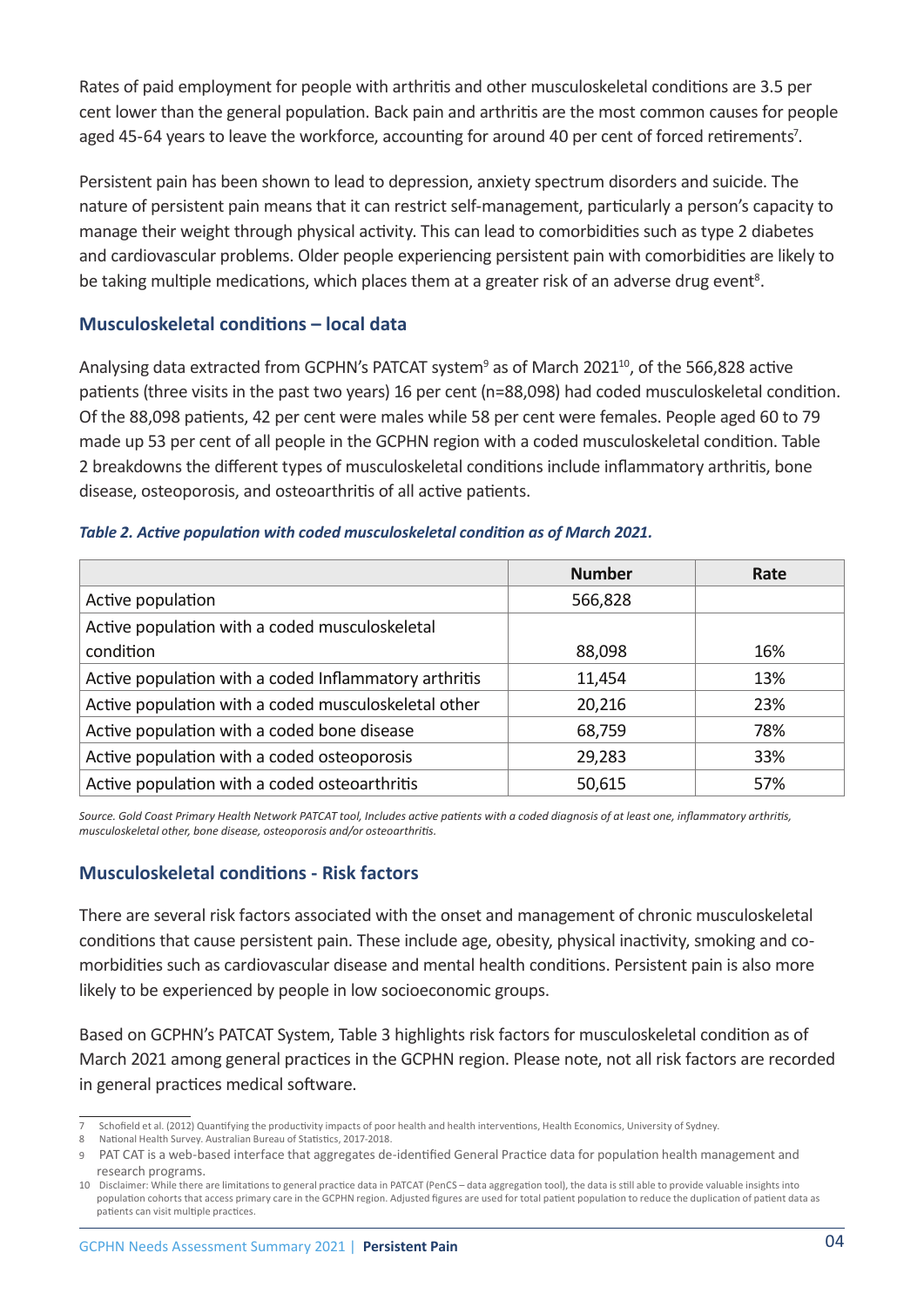#### *Table 3. Active population risk factors for musculoskeletal condition as of March 2021.*

|                           | <b>Number</b> | Rate  |
|---------------------------|---------------|-------|
| Active population         | 566,828       |       |
| Low BMI                   | 59,281        | 10%   |
| Vitamin D deficiency      | 9,274         | 1.62% |
| Smoking                   | 63,465        | 11%   |
| High alcohol intake       | 65,399        | 12%   |
| Calcium deficiency        | 59            | 0.01% |
| Fracture (minimal trauma) | 6,080         | 1.07% |
| Chronic kidney disease    | 7,332         | 1.28% |
| Multiple myeloma          | 314           | 0.06% |

*Source. GCPHN PATCAT*

### Service utilisation

Pain Australia, the peak advocacy body for pain-related conditions in Australia, estimates that less than 10 per cent of people with persistent non-cancer pain gain access to effective care, even though current knowledge would allow 80 per cent to be treated effectively if there was adequate access to pain services<sup>11</sup>.

Data from the BEACH study of general practice in Australia found that persistent pain affects around one in five patients attending GP consultations and increases with age, which is consistent with broader population estimates. Around 86 per cent of patients managed persistent pain with at least one medication, with that rate increasing to 93.4 per cent of patients in the 65 years and over age group. In this age group, about a third of those prescribed medications for management of persistent pain included opioids (including low dose combination products).

Opioids such as codeine and oxycodone are often prescribed to relieve and treat pain symptoms. According to a report published by Australian Commission on Safety and Quality in Health Care<sup>12</sup> into the prescribing and dispensing of opioid medicines:

- Current evidence does not support using opioid therapy for chronic pain.
- The prescribing of opioids for chronic pain is increasing.
- Evidence is growing of the adverse effects of long-term use of opioids.

This report found considerable variation in the levels of prescribing opioids across regions of Australia with no apparent explanation for the cause. A 2016 report by the Alcohol and Drug Foundation<sup>13</sup> stated that the number of fatalities from drug overdoses by pharmaceutical opioids in Australia has risen significantly over the past decade. The report suggests that opioids are overused and overprescribed and is causing increases in the rates of drug dependency, injury, and death.

Data from GCPHN's PATCAT system shows that as of March 2021, of the 88,098 patients with a coded musculoskeletal condition, over 50 per cent had been prescribed pain relief medication. Table 4 gives a breakdown of medications prescribed and uptake of GP Management Plan (GPMP) and Team Care Arrangements (TCA) care plans in the past 12 months.

<sup>11</sup> Pain Australia (2016). Prevalence and the Human and Social Cost of Pain, Pain Australia Fact Sheet 2.

<sup>12</sup> Australian Commission on Safety and Quality in Healthcare, the First Australian Atlas of Healthcare Variation.

<sup>13</sup> Alcohol and Drug Foundation (2016) Is there a pill for that? The increasing harms from opioid and benzodiazepine medication, Prevention Research.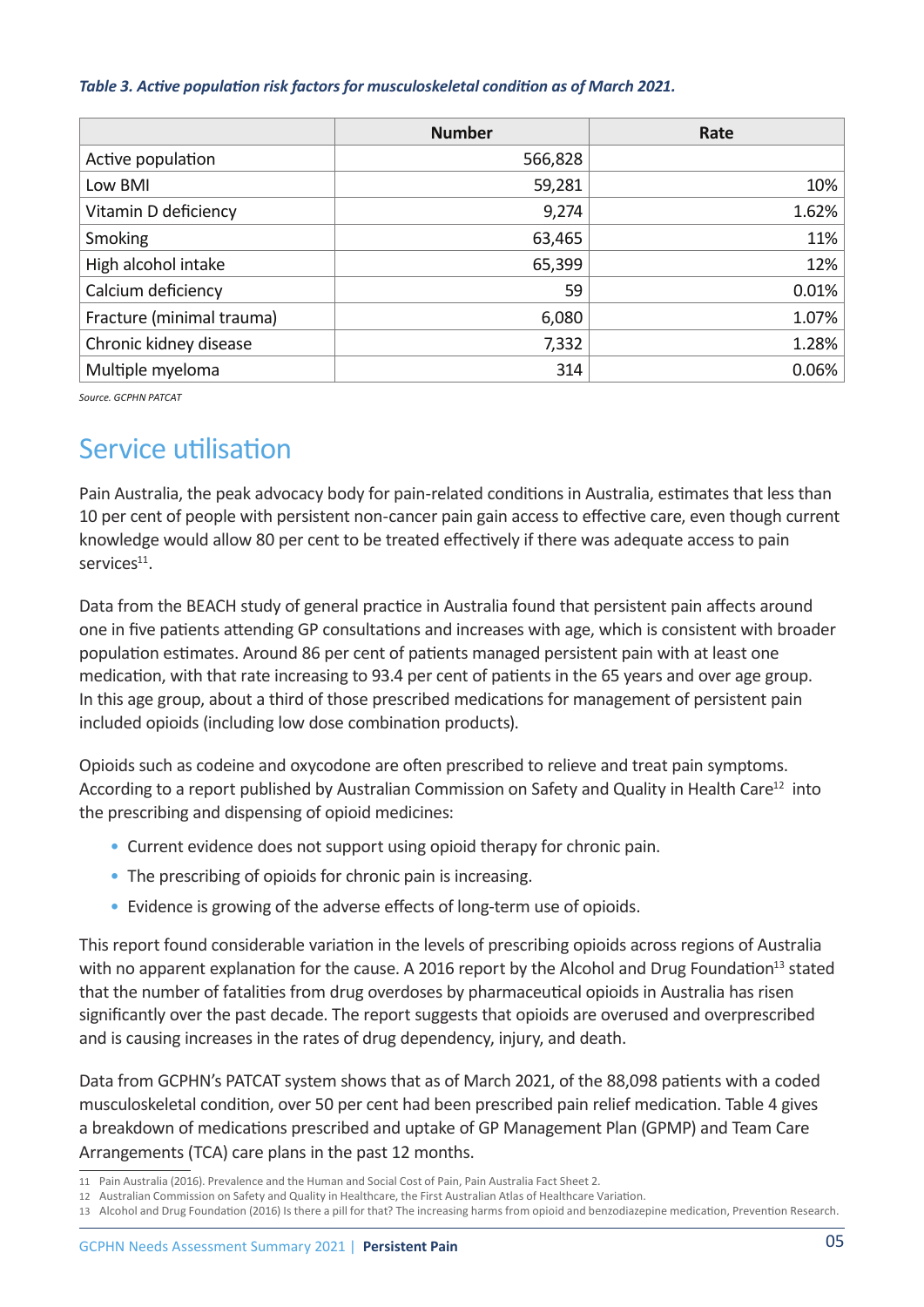#### *Table 4. Active population with a coded musculoskeletal condition, medication prescribed and management, March 2021.*

|                                                                                                       | <b>Number</b> | Rate |
|-------------------------------------------------------------------------------------------------------|---------------|------|
| Active population                                                                                     | 566,828       |      |
| Active population with a coded Musculoskeletal condition                                              | 88,098        | 16%  |
| Active population with a coded Musculoskeletal condition and prescribed<br>mental health medication   | 31,887        | 36%  |
| Active population with a coded Musculoskeletal condition and prescribed<br>pain relief medication     | 47,204        | 54%  |
| Active population with a coded Musculoskeletal condition and prescribed<br>Musculoskeletal medication | 28,561        | 32%  |
| Active population with a coded Musculoskeletal condition and GPMP in<br>the last year                 | 28,409        | 32%  |
| Active population with a coded Musculoskeletal condition and TCA in<br>the last year                  | 25,631        | 29%  |

*Source. GCPHN PATCAT, mental health medication includes and Antipsychotic, Antidepressants, Anxiolytic, Mood Stabilisers and Stimulants. Pain relief medication includes NSAIDs, COX 2, Narcotics / Opioids, Paracetamol. Musculoskeletal medication includes Gout preparations, Osteoporosis, DMARDS.*

#### **Pharmaceutical Benefits Scheme**

Statistics from the Pharmaceutical Benefits Scheme (PBS) indicate that 65,681 prescriptions for opioids were filled across the GCPHN region in 2016-2017 per 100,000, up from 59,939 prescriptions in 2013- 2014, an increase of over nine per cent. The rate was higher in the GCPHN region compared to national rate. Table 5 below provides a breakdown of opioid prescriptions dispensed across GCPHN's sub-regions. The sub-region with the highest rates of opioid per 100,000 people use was Southport.

| Table 5. Age-standardised rate of PBS prescriptions dispensed for opioid medicines per 100,000 people, by SA3 |  |
|---------------------------------------------------------------------------------------------------------------|--|
| region, 2013-2014 to 2016-2017.                                                                               |  |

| <b>Region</b>                | Age-standardised rate per<br>100,000 people, 2016-2017 | Age-standardised rate per<br>100,000 people, 2013-2014 |
|------------------------------|--------------------------------------------------------|--------------------------------------------------------|
| <b>Gold Coast</b>            | 65,681                                                 | 59,939                                                 |
| <b>National</b>              | 58,595                                                 | 55,123                                                 |
| Broadbeach-Burleigh          | 61,740                                                 | 55,050                                                 |
| Coolangatta                  | 64,090                                                 | 59,592                                                 |
| <b>Gold Coast-North</b>      | 69,981                                                 | 64,000                                                 |
| <b>Gold Coast Hinterland</b> | 68,729                                                 | 60,279                                                 |
| Mudgeeraba-Tallebudgera      | 66,132                                                 | 60,082                                                 |
| Nerang                       | 68,019                                                 | 59,844                                                 |
| Ormeau-Oxenford              | 69,950                                                 | 62,761                                                 |
| Robina                       | 54,078                                                 | 51,875                                                 |
| Southport                    | 77,673                                                 | 73,571                                                 |
| <b>Surfers Paradise</b>      | 58,214                                                 | 52,337                                                 |

Source: ACSQHC, Australian Atlas of Healthcare Variation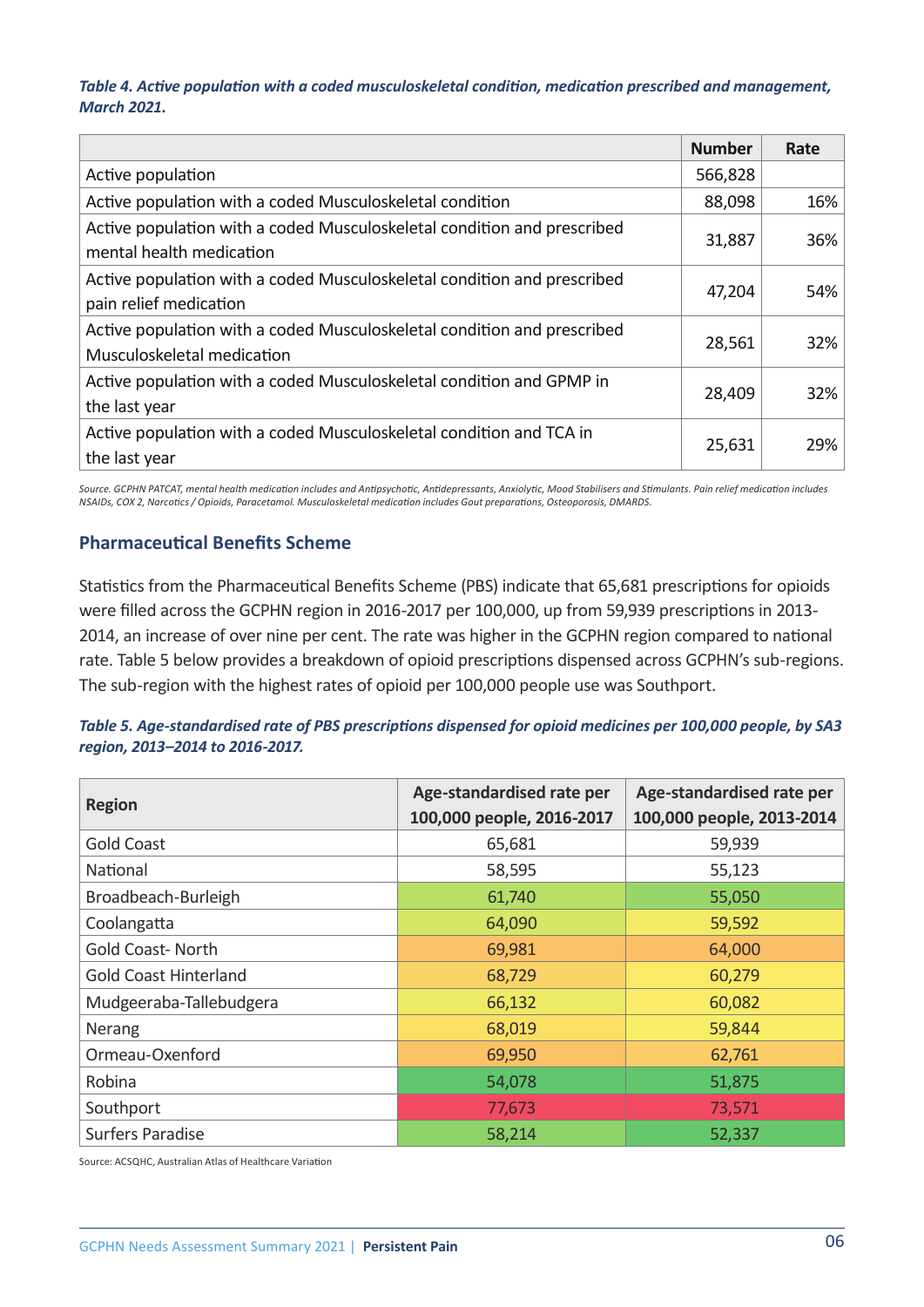#### **Unnecessary treatments**

Concerns have also been raised about potentially ineffective and unnecessary treatments, such as medical imaging for chronic back pain and surgical interventions for osteoarthritis. Table 6 shows the rate of CT scans performed for low back pain was higher in all GCPHN sub-regions than Queensland and Australian averages.

| Table 6. Age-standardised rate of MBS-funded services for CT imaging of the lumbar spine per 100,000 people, |  |
|--------------------------------------------------------------------------------------------------------------|--|
| by SA3 region, 2013-2014.                                                                                    |  |

| <b>Region</b>                | Age-standardised rate per 100,000 people |
|------------------------------|------------------------------------------|
| Queensland                   | 1,381                                    |
| National                     | 1,282                                    |
| Broadbeach-Burleigh          | 1,597                                    |
| Coolangatta                  | 1,786                                    |
| <b>Gold Coast-North</b>      | 1,879                                    |
| <b>Gold Coast Hinterland</b> | 1,798                                    |
| Mudgeeraba - Tallebudgera    | 1,641                                    |
| Nerang                       | 1,683                                    |
| Ormeau - Oxenford            | 1,841                                    |
| Robina                       | 1,598                                    |
| Southport                    | 1,935                                    |
| <b>Surfers Paradise</b>      | 1,584                                    |

Source: ACSQHC, Australian Atlas of Healthcare Variation

The Australian Commission on Safety and Quality in Health Care (ACSQHC) suggests that the rate at which GPs refer patients with low back pain for diagnostic imaging, particularly CT scans, may be excessive based on current guidelines and potentially exposing patients to radiation unnecessarily. Modelling done by PricewaterhouseCooper (PWC) predicted annual savings to the MBS because of disincentivising unnecessary imaging for chronic low back pain to be over \$100 million.

#### **Surgical interventions**

Similarly, ACSQHC has identified that the rates at which some surgical interventions are being used to treat conditions associated with persistent pain vary widely across locations, indicating possible overreliance in lieu of conservative treatments. Such interventions include lumbar spinal fusion and spinal decompression for low back pain, and knee arthroscopy or replacement for osteoarthritis. Table 7 below shows that rates of hospitalisations for these procedures are generally higher than national averages across the GCPHN region.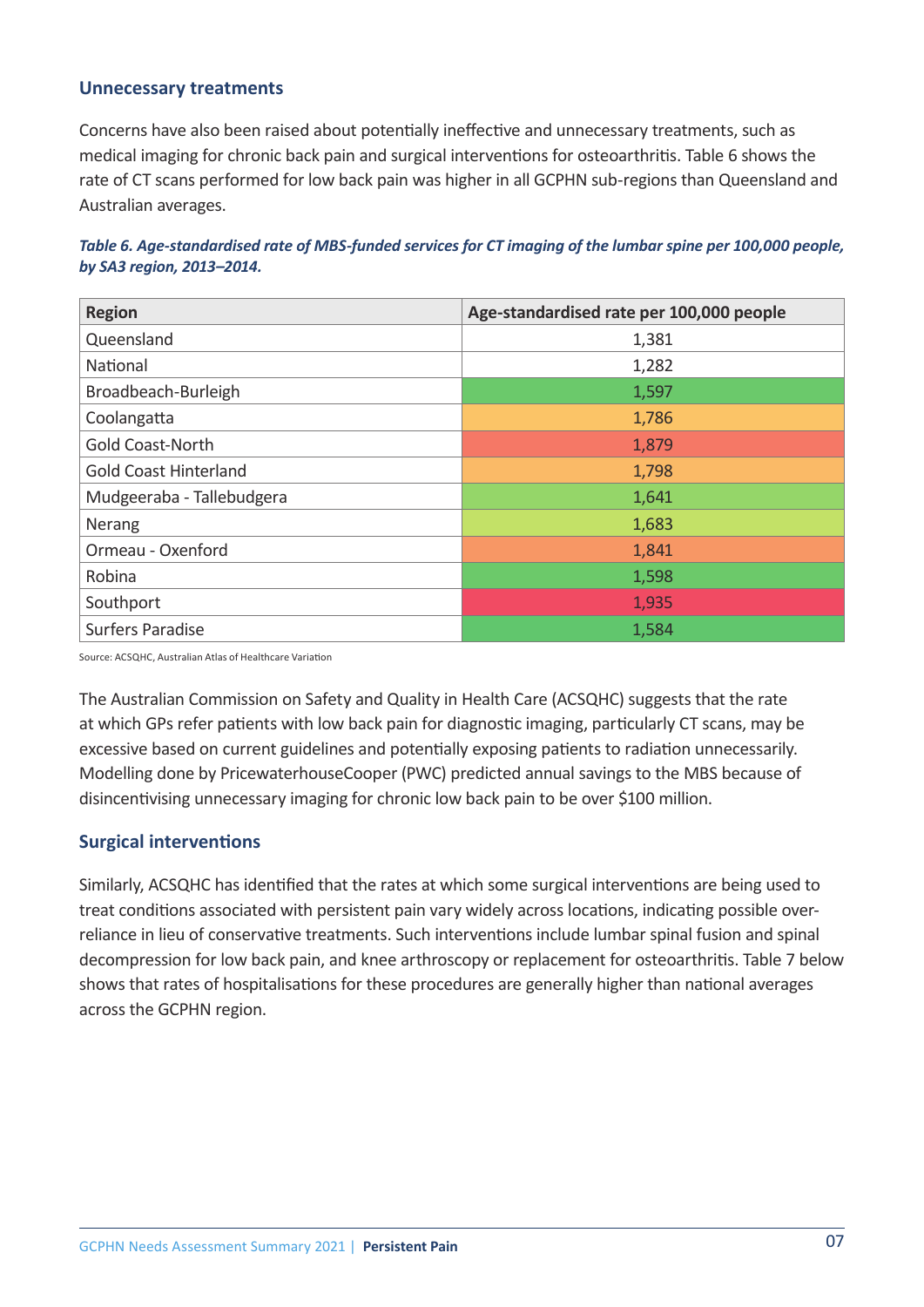*Table 7. Age and sex-standardised rate of hospitalisations for selected surgical interventions per 100,000 people aged 18 years and over, by SA3 region, all data 2014-15 except knee arthroscopy (2012-2013)*

| <b>Region</b>                | <b>Knee</b><br>arthroscopy (55<br>years and over) | <b>Knee</b><br>replacement | Lumbar spinal<br>decompression | <b>Lumbar spinal</b><br>fusion |
|------------------------------|---------------------------------------------------|----------------------------|--------------------------------|--------------------------------|
| Queensland                   | 496                                               | 266                        | 75                             | 30                             |
| National                     | 560                                               | 257                        | 81                             | 26                             |
| Broadbeach - Burleigh        | 562                                               | 217                        | 67                             | 37                             |
| Coolangatta                  | 663                                               | 268                        | 67                             | 37                             |
| <b>Gold Coast - North</b>    | 578                                               | 293                        | 70                             | 43                             |
| <b>Gold Coast Hinterland</b> | 501                                               | 238                        | 104                            | 38                             |
| Mudgeeraba - Tallebudgera    | 685                                               | 267                        | 70                             | 37                             |
| Nerang                       | 460                                               | 293                        | 74                             | 48                             |
| Ormeau - Oxenford            | 573                                               | 298                        | 73                             | 43                             |
| Robina                       | 511                                               | 285                        | 70                             | 35                             |
| Southport                    | 604                                               | 252                        | 62                             | 37                             |
| <b>Surfers Paradise</b>      | 589                                               | 257                        | 71                             | 43                             |

Source: ACSQHC, Australian Atlas of Healthcare Variation

#### **Low back pain**

Estimates from the Australian Bureau of Statistics 2017-2018 National Health Survey estimate four million Australians (16 per cent of the population) have back problems. It is estimated that 70-90 per cent of people will suffer from lower back pain in some form at some point in their life<sup>14</sup>. Back problems include a range of conditions linked to the bones, joints, connective tissues, muscles, and nerves of the back.

From July 2019 to June 2020 there were 1,115 presentations to Emergency Departments (EDs) at public hospitals in the GCPHN region for low back pain of which females consisted of 53 per cent of patients while male presentations were 47 per cent. The age group with the largest rate of presentations to public EDs in the GCPHN region for low back pain was 30-39 years olds (17 per cent) and 40-49-year-olds (17 per cent).

| Table 8. Presentations to Gold Coast Public Hospitals Emergency Departments with back issues, July 2019 to |  |
|------------------------------------------------------------------------------------------------------------|--|
| <b>June 2020.</b>                                                                                          |  |

| Age cohort | <b>Number of ED presentations</b><br>with low back issues | <b>Rate of ED presentations</b><br>among age cohorts for low back<br>pain |
|------------|-----------------------------------------------------------|---------------------------------------------------------------------------|
| $0 - 19$   | 54                                                        | 5%                                                                        |
| $20 - 29$  | 162                                                       | 15%                                                                       |
| $30 - 39$  | 194                                                       | 17%                                                                       |
| 40-49      | 190                                                       | 17%                                                                       |
| 50-59      | 180                                                       | 11%                                                                       |
| 60-69      | 128                                                       | 11%                                                                       |
| 70-79      | 120                                                       | 11%                                                                       |
| $80+$      | 87                                                        | 8%                                                                        |

*Source: Queensland Emergency data, January 2018 to July 2019.*

14 Back problems, Australian Institute of Health and Welfare, 2019.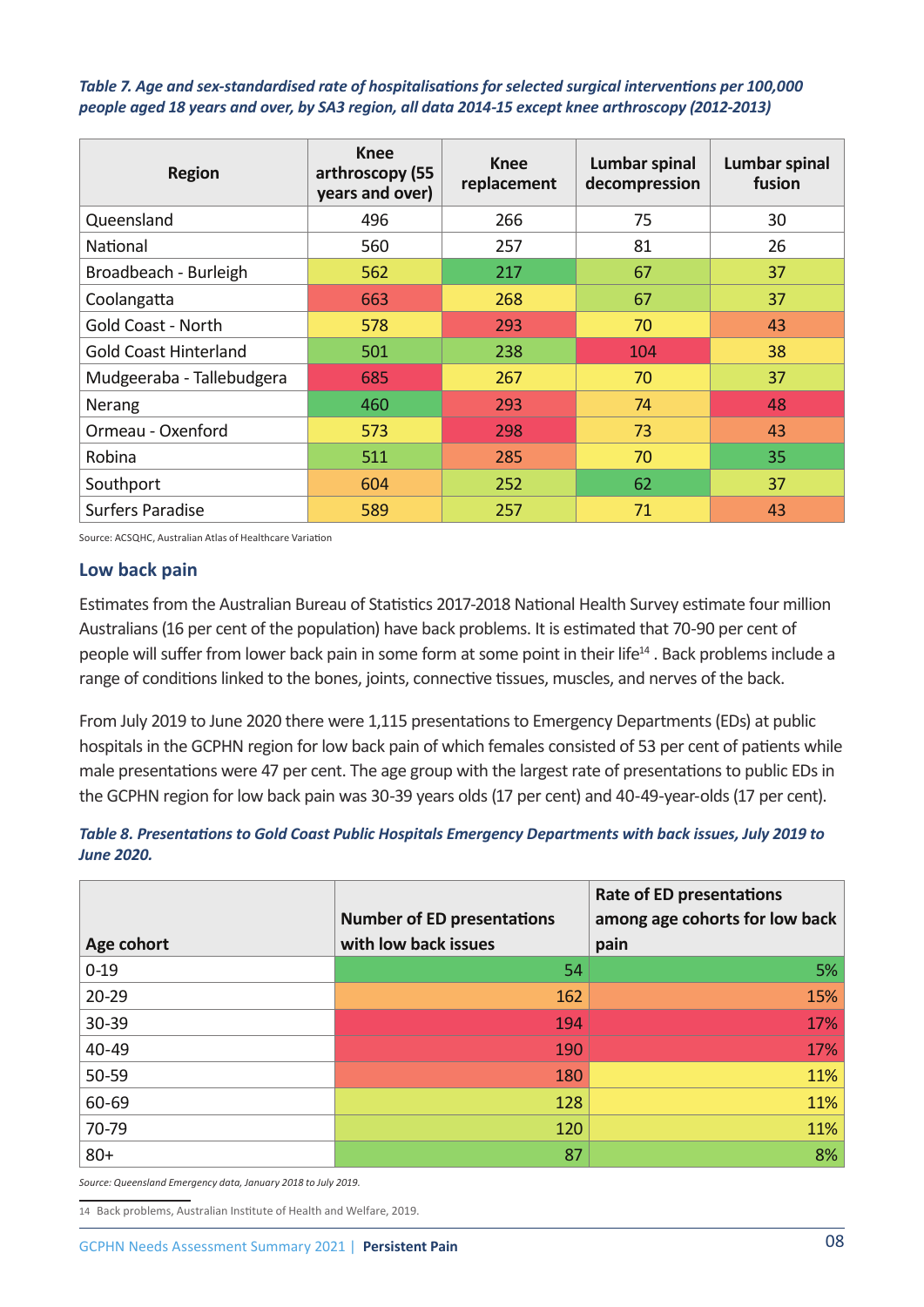#### **Opioid prescriptions for persistent pain**

Codeine has historically been Australia's most used opioid<sup>15</sup>. From February 2018, Australians can only purchase codeine in Australia with a prescription, before then, Australians could buy low strength (up to 15mg per tablet) in combination with paracetamol, ibuprofen and aspirin over the counter at pharmacies. Higher strength codeine has always required a prescription.

One in five in five Australians aged 45 years and older had chronic pain in 2016. During the two past decades, opioids have been pushed to treat chronic pain, expanding the patient base from palliative care and cancer patient. In Australia, dispensing of these opioids rise 15-fold between 1992 and 2014, with around 16 per cent of the Australian population prescribed an opioid annually as of 2019<sup>16 17</sup>. For further information on opioids please see the Alcohol and other drugs needs assessment.

Data extracted through GCPHN's Primary Sense data extraction and Population Health Management Clinical Audit Tool identified that the GCPHN region's rate of increasing opioid prescriptions mirrors national trends of the 81 general practices submitting data through the tool<sup>18</sup>.

Clients may present to a pain management program for assistance for opioid reduction to support their GPs recommendation. Feedback from providers in the GCPHN region has indicated these clients did not want to attend alcohol and other drug services and preferred to consider a pain program as their primary reason for being on high dose opioids was due to underlying chronic pain conditions.

#### **COVID-19 and persistent pain**

Throughout the outbreak of COVID-19, many Gold Coast Health patients who had previously been attending the Persistent Pain Centre at Robina used virtual consultations to help manage their persistent pain. The virtual clinics improve the consultation experience for both patients and the medical teams overseeing their care by allowing patients to wait for the telehealth video conference appointment in the own home without having to worry about getting to clinic. An additional benefit of the telehealth model is the medical team can see the patient within their home environment and watch them do everyday task. As of the 12 June 2021, the persistent pain clinic at Gold Coast Health had over 700 telehealth consultations since the COVID-19 pandemic began.

<sup>15</sup> Degenhardt L, Gisev N, Cama E, Nielsen S, Larance B, Bruno R. The extent and correlates of community-based pharmaceutical opioid utilisation in Australia. Pharmacoepidemiol Drug Saf. 2016;25(5):521-538. doi:10.1002/pds.3931.

<sup>16</sup> Blanch B, Pearson SA, Haber PS. An overview of the patterns of prescription opioid use, costs and related harms in Australia. Br J Clin Pharmacol. 2014; 78(5):1159-1166. doi:10.1111/bcp.12446.

<sup>17</sup> Lalic S, Ilomäki J, Bell JS, Korhonen MJ, Gisev N. Prevalence and incidence of prescription opioid analgesic use in Australia. Br J Clin Pharmacol. 2019; 85(1):202-215. doi:10.1111/bcp.13792.

<sup>18</sup> GCPHN Primary Sense is a highly advanced IT tool that will support general practices to make timely decisions for better health care for their respective populations. Primary Sense is loaded onto the practice's server and de-identified data is exacted and securely transferred to the Primary Sense database in Azure for analysis. Patient information is provided back via an app on practices desktop based on practices selections. Primary Sense enhances the level and detail of service planning that PHNs can do based on historic and current de-identified patient level, practice level, and regional level data, enabling predictive modelling and tracking outcomes over time. Currently 81 General Practices submit data to the Primary Sense tool and this data is coded by the Clinician at the point of information input.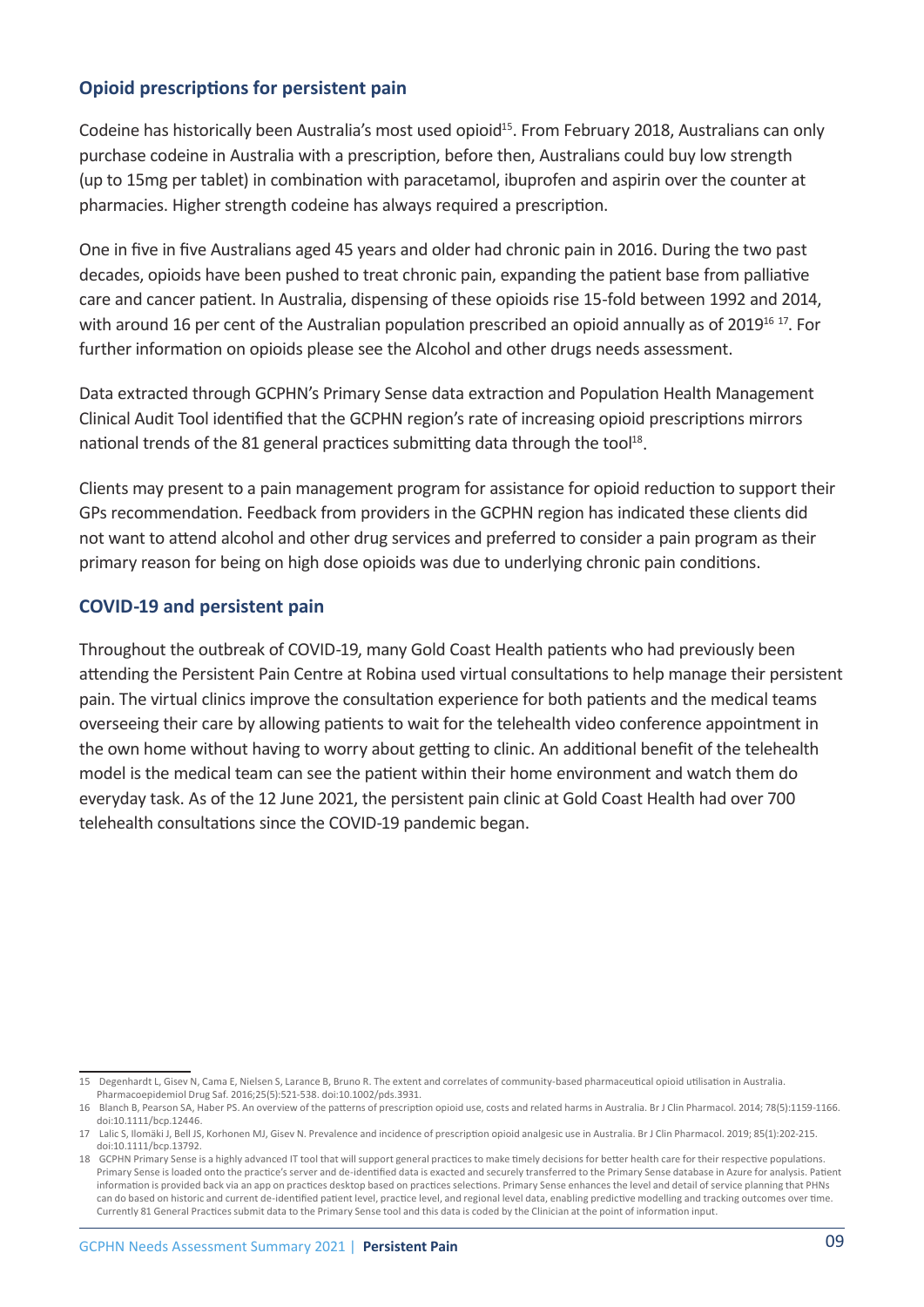### Service system

| <b>Services</b>                                                             | <b>Number</b><br>in GCPHN<br>region | <b>Distribution</b>                                                                                                                                   | <b>Capacity discussion</b>                                                                                                                                                                                                                                                                                                                                                                                                                                                                                                                                                                                                                                                                        |
|-----------------------------------------------------------------------------|-------------------------------------|-------------------------------------------------------------------------------------------------------------------------------------------------------|---------------------------------------------------------------------------------------------------------------------------------------------------------------------------------------------------------------------------------------------------------------------------------------------------------------------------------------------------------------------------------------------------------------------------------------------------------------------------------------------------------------------------------------------------------------------------------------------------------------------------------------------------------------------------------------------------|
| <b>General Practice</b>                                                     | 206                                 | Clinics are generally<br>distributed across<br>GCPHN region, with<br>the majority located<br>in coastal and<br>central areas.                         | • 859 GPs in the GCPHN region.<br>• Average number of GPs per general<br>practice: 4.2.                                                                                                                                                                                                                                                                                                                                                                                                                                                                                                                                                                                                           |
| Turning Pain into Gain<br>program, Gold Coast<br><b>PHN</b>                 | 1                                   | Physical service at<br>Varsity Lakes.<br><b>Education sessions</b><br>mobile across<br>various locations<br>including Southport,<br>Robina and Kirra. | . No cost but limited places in each<br>program.<br>• Must be referred by a GP.<br>• Previous increases in funding led to<br>an increase in patients able to access<br>program and decreased cost per<br>person.<br>• 292 Clients referred, enrolled and<br>received the service in 2018-2019.<br>• There is currently a wait time of<br>around 4-5 weeks.<br>• Increasing demand-more GPs<br>referring into the program each year.<br>• 2015-2016 evaluation shows<br>positive outcomes in ability to<br>perform everyday activities and<br>self-management, and 78 per cent<br>reduction in hospitalisations. The<br>2016-2017 data showed a statistically<br>significant reduction in morphine |
| Interdisciplinary<br>Persistent Pain<br>Centre, Gold Coast<br>Health        | 1                                   | Physically located at<br>Robina.                                                                                                                      | equivalent use.<br>• No cost to access.<br>· Eligibility criteria include impairment,<br>no ongoing investigations or claims,<br>no acute psychiatric condition and<br>residing within catchment area<br>• Gold Coast Health specialist wait list is<br>long and approximately eight - twelve<br>months.                                                                                                                                                                                                                                                                                                                                                                                          |
| Persistent Pain and<br>Rehabilitation Clinic,<br><b>Griffith University</b> | 1                                   | Physically located at<br>Southport.                                                                                                                   | · Fee-for-service, rebate available<br>through private health or chronic<br>disease management plan.<br>· Multi-disciplinary team care approach<br>involving physiotherapy, exercise<br>physiology, dietetics, and psychology.                                                                                                                                                                                                                                                                                                                                                                                                                                                                    |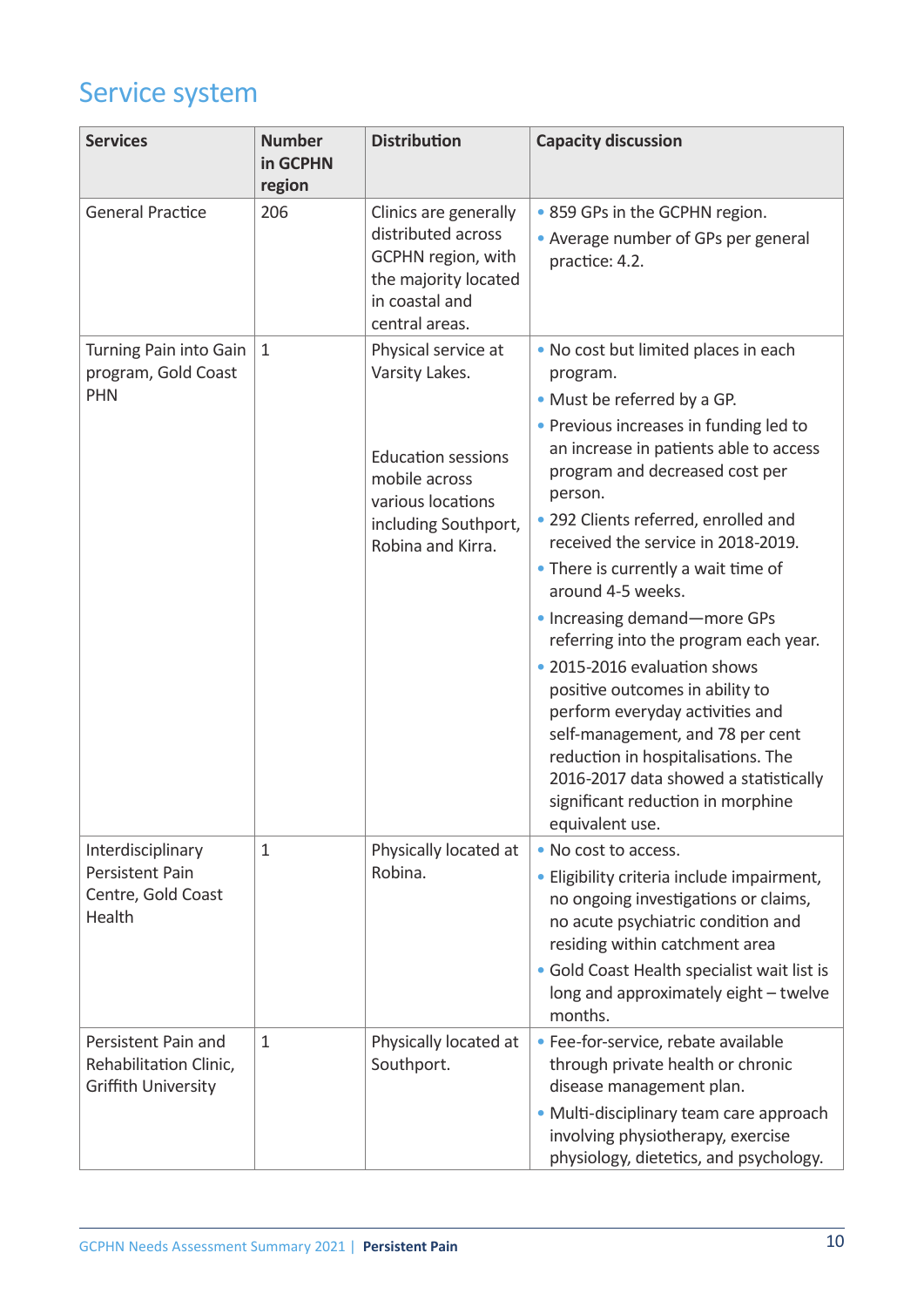| The Pain Centre of<br>Excellence, based at<br>Spendelove Private<br>Hospital | $\mathbf{1}$ | Physically located at<br>Southport.                                                                                                      | • Multi-disciplinary approach including<br>pain and rehab specialists, OTs,<br>pharmacists, and physios.<br>• Treatment available as either a day<br>patient or inpatient.<br>• Program completed over two weeks<br>with outpatient follow up for up to<br>three months<br>• Cost fully covered by private insurance<br>• Anyone experiencing pain for more |
|------------------------------------------------------------------------------|--------------|------------------------------------------------------------------------------------------------------------------------------------------|-------------------------------------------------------------------------------------------------------------------------------------------------------------------------------------------------------------------------------------------------------------------------------------------------------------------------------------------------------------|
|                                                                              |              |                                                                                                                                          | than three months can apply                                                                                                                                                                                                                                                                                                                                 |
| Chronic Pain<br>Rehabilitation<br>Unit, Pindara Private<br>Hospital          | 1            | Located at Benowa.<br>Also, services<br>John Flynn Private<br>Hospital (Tugun) and<br><b>Gold Coast Private</b><br>Hospital (Southport). | • 11-bed chronic pain inpatient service<br>• Pain specialists and rehabilitation<br>consultants work with allied health<br>services including physio, OT and<br>exercise physiology.                                                                                                                                                                        |
| Arthritis Queensland<br>Infoline                                             | State-wide   | Phone service                                                                                                                            | • Free call-Mon-Fri, 8.30am-4pm.<br>• Can arrange free, individualised<br>information pack for self or family.                                                                                                                                                                                                                                              |
| Precision Brain, Spine<br>and Pain Centre                                    | 1            | Southport                                                                                                                                | • Focus on the treatment of spinal<br>problems and other pain-causing<br>conditions.                                                                                                                                                                                                                                                                        |
| Anglicare Better<br>Health with Self-<br>Management                          | 1            | Delivered at<br>Southport and<br>Robina                                                                                                  | • Self-referral or a GP referral.<br>• Free to any HACC eligible individuals/or<br>their partner or carer.<br>• Course teaches participants skills in<br>day-to-day management of chronic<br>conditions.<br>. Two- and half-hour workshops run once<br>a week, over a period of six weeks.<br>. Not specific to persistent pain.                            |
| Pain Management<br>Network, NSW<br><b>Agency for Clinical</b><br>Innovation  | National     | Online resource                                                                                                                          | • Focus on self-management for chronic<br>pain.<br>• Tailored content for youth and spinal<br>cord injury pain.<br>. Information available for health<br>professionals.                                                                                                                                                                                     |
| Supporting Kids in<br>Pain (SKIP) program                                    | $\mathbf{1}$ | Not-for-profit<br>organisation<br><b>Based in Brisbane</b><br>with outreach held<br>on Gold Coast.                                       | • Free program for children under 14.<br>• Requires GP or pediatrician referral.<br>• Self-management program involving<br>assessment, education, and follow-up.<br>• Multidisciplinary approach including<br>pediatricians, psychologists, physios,<br>OTs.                                                                                                |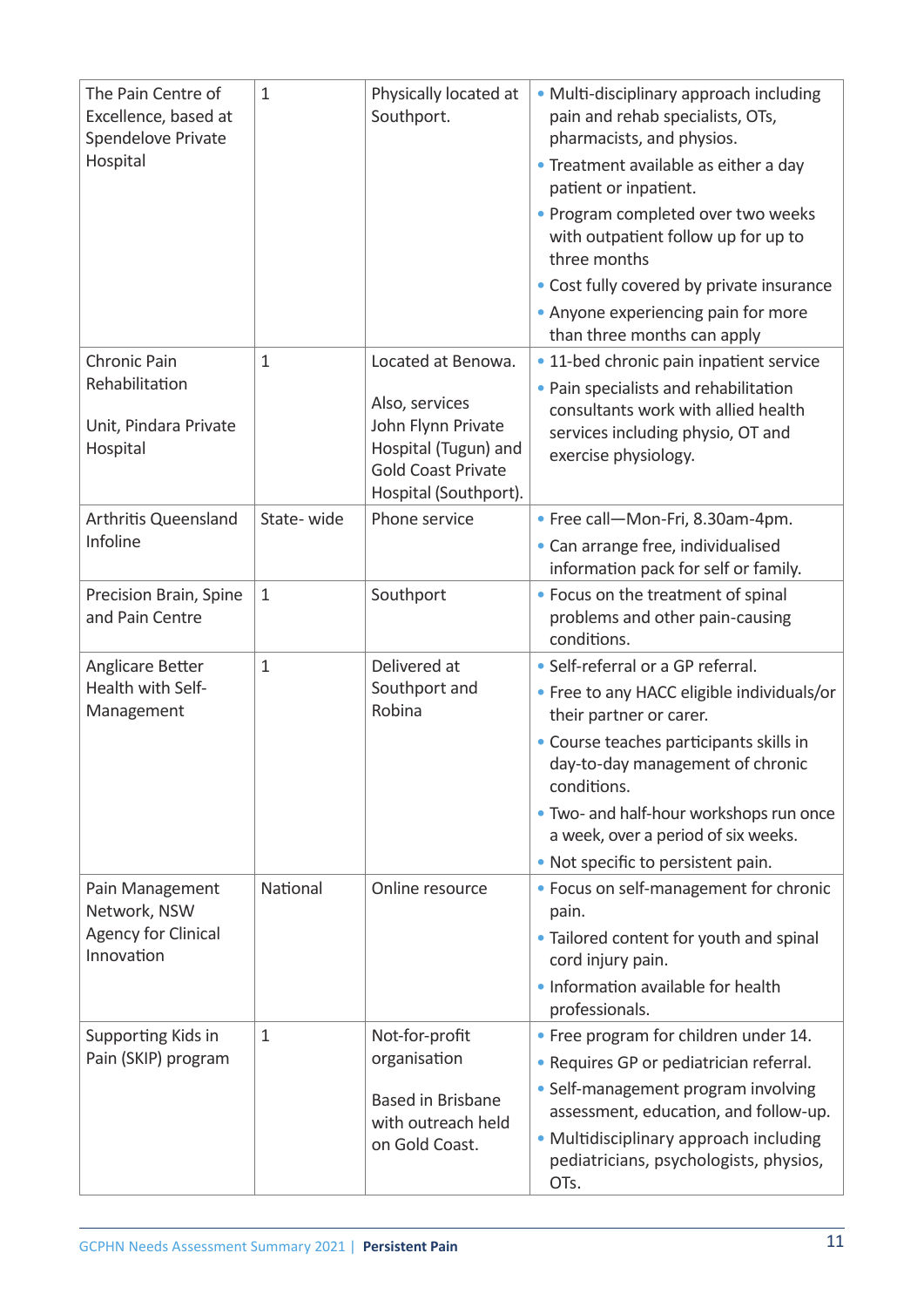### **Consultation**

Attendees at the Collaborating for Better Pain Management event for GPs and allied health professional held by GCPHN in June 2017 expressed a desire for more training related to pain, specifically:

- developing integrated care systems in primary care.
- referral pathways.
- back pain.
- role specific evidence-based treatment practices.

#### **The GCPHN Clinical Council (Oct 2017) provided the following feedback:**

- Wait time for the Gold Coast Health multidisciplinary service and private service is very long.
- Pain specialists are an important component of any multidisciplinary team and there are limited specialists.
- People who feel they have run out of options to manage chronic pain often present to the emergency department and, if admitted, as chronic pain does not ever fully resolve, patients are reluctant to be discharged.
- Changes to make codeine prescription only is likely to increase demand for primary care which could lead to better overall management for people.
- Inadvertent overdose for pain relief medication including codeine and paracetamol are quite regular presentations at emergency department.
- Limited system infrastructure to feed back to general practice of people who are potentially doctor shopping and being prescribed high doses of pain relief medication.

#### **The GCPHN Community Advisory Council (October 2017) provided the following feedback:**

- Confirmed persistent pain is seen as a significant issue.
- There is a perception GP focus a lot on medication to manage persistent pain, rather than a more holistic approach. This was seen to pose significant risks of addiction to medications for people with persistent pain.
- Persistent pain required a multidisciplinary approach, focused on holistic care of the patient including mental health as there is a strong link between depression and pain.
- Complex and perhaps inconsistent language across different service providers leads to confusion for consumers (what is chronic, acute, persistent).
- Importance of existing programs like Active and Healthy and other exercise options.
- Long wait times for some services and limited benefit once seen.

#### **Feedback from stakeholders indicated**

- A barrier to services is transport for patients, socio economic factors and the ability to manage pain while accessing public transport.
- Concern on waitlist for people with persistent pain to access services with patients reporting that they remain on the list having waited at least six months.
- Changes to medication availability has created concern and inconvenience for some people with persistent pain.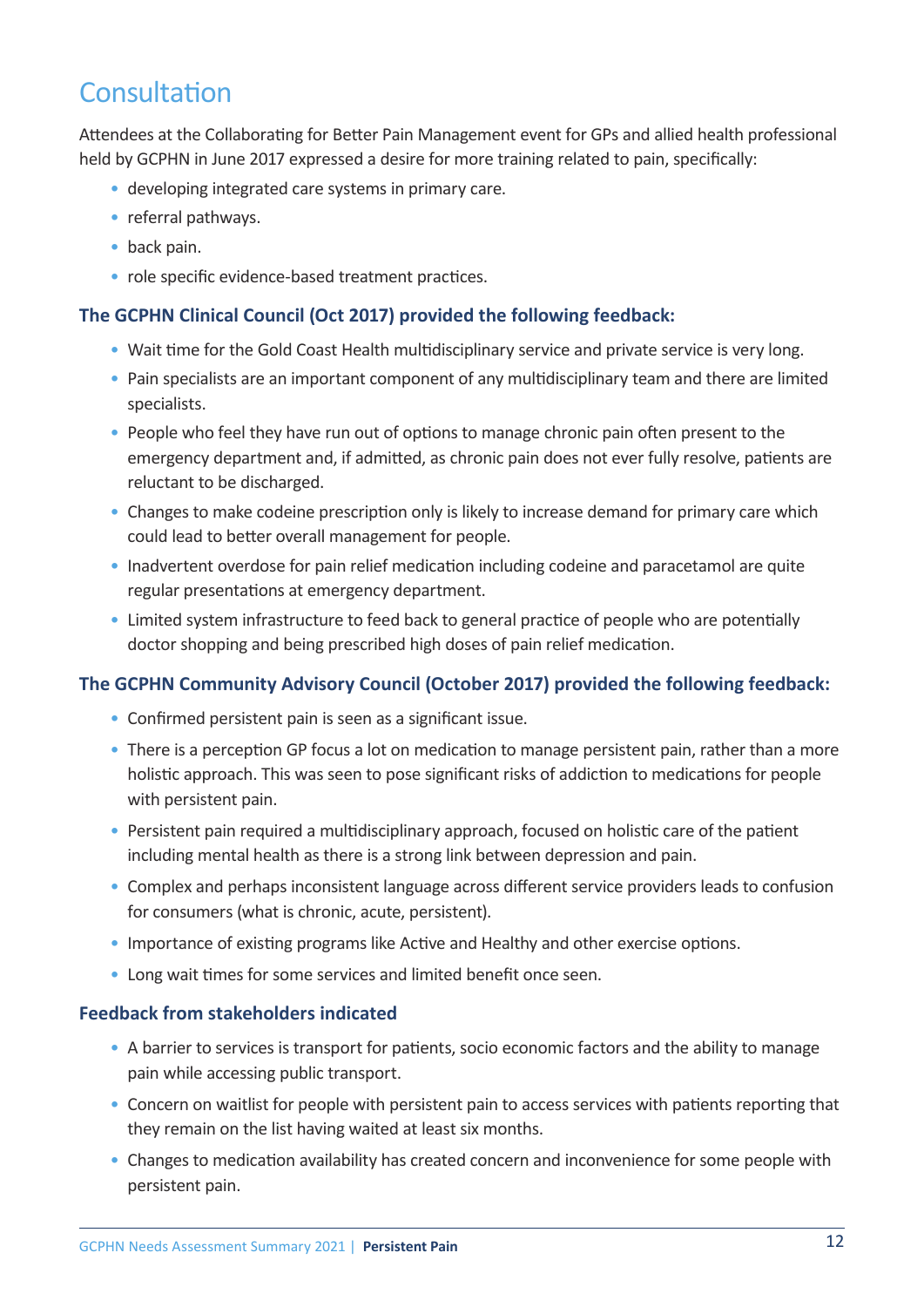- Increase in information request reported by provider for people with sub-acute pain, early intervention services may provide value for money.
- Need to include a family-based model i.e., family and patient holiday programs.

#### **Feedback from service providers indicated**

- Extra services required in Southport high-rate area for persistent pain client.
- Better links and access options for people living with persistent pain to mental health services including assistance in applying to the NDIS.
- Common barriers experienced by this cohort are increased levels of depression and anxiety, isolation, limited access to community supports and links and issues with transport to access services.
- This cohort requires robust referral pathways that provide flexible options for access to services and epically assistance with NDIS applications.
- High referral numbers are indicative of significant need with pain management programs in the region.
- Service demand for chronic pain management remains high. Sub-acute pain program has also experienced good service uptake.